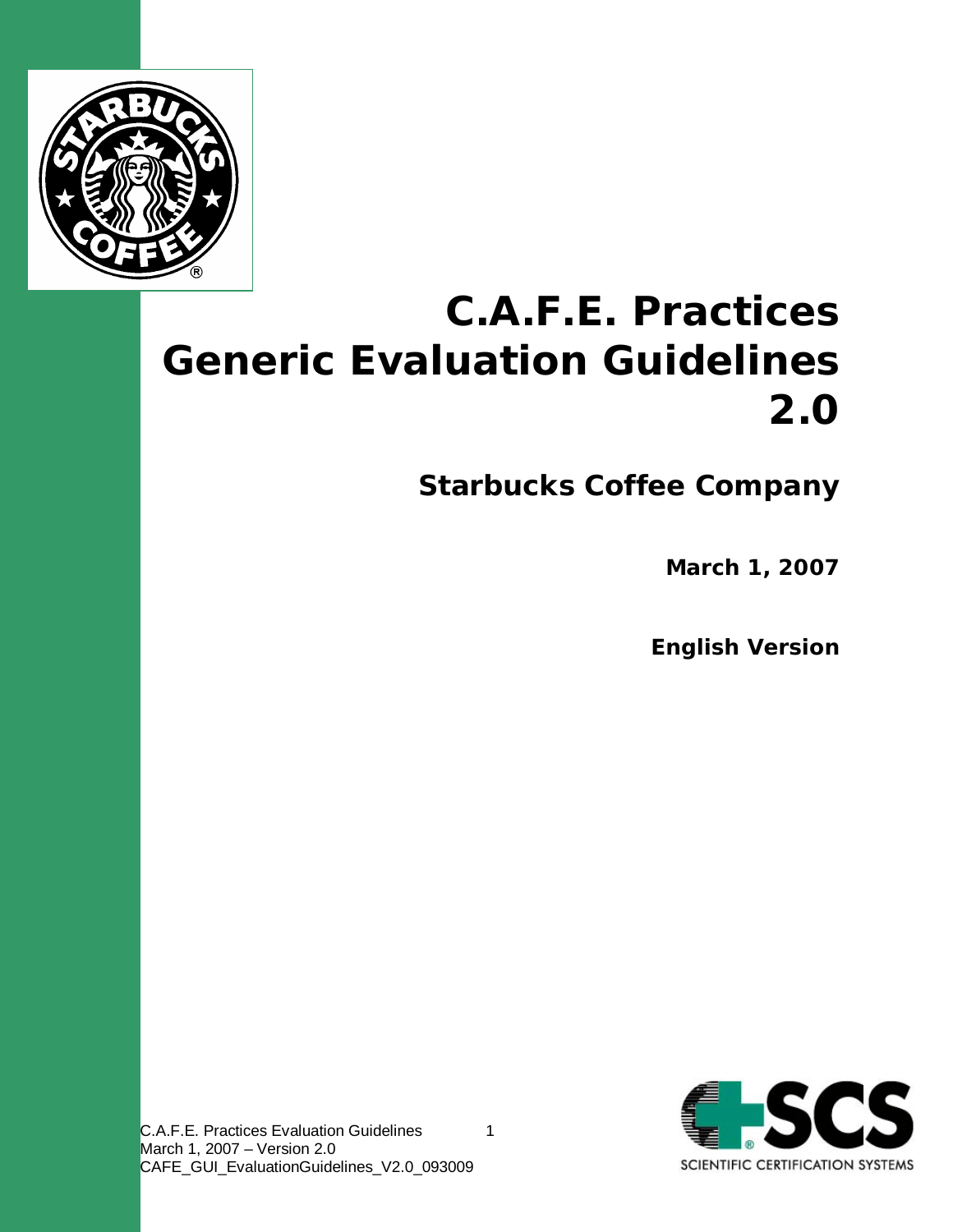# **Introduction**

Daily throughout the world innumerable people enjoy coffee. It is a long way from crop to cup. Starbucks Coffee Company believes in encouraging and fostering the sustainable production of green coffee; that is, in a way that "meets the needs of the present without compromising the ability of future generations to meet their own needs"<sup>[1](#page-1-0)</sup>. Since these sustainable practices are far from ubiquitous in the marketplace today, we have created this sustainable coffee initiative to both guide coffee farmers, processors and suppliers toward more sustainable coffee production , as well as provide the assistance and incentives to do so.

In the world of coffee, sustainability centers around four key concepts:

- Product Quality
- Economic Accountability
- Social Responsibility
- Environmental Leadership

The companion document to this set of guidelines is the C.A.F.E. Practices Generic Guidelines Scorecard V2.0 , which provides the scoring indicators for C.A.F.E. Practices. These Evaluation Guidelines provide detailed introduction, intents and objectives for each of the evaluation criteria, spanning Product Quality, Economic Accountability, Social Responsibility, Coffee Growing—Environmental Leadership, and Coffee Processing—Environmental Leadership.

These Guidelines are supported by five other key C.A.F.E. Practices documents:

**Introduction Overview** Verifier Operations Manual Verifier Approval Procedure Self-Evaluation Handbook

Please see the glossary at end of document for explanations of key terms.

<span id="page-1-0"></span><sup>-</sup><sup>1</sup> Definition from the "Brundtland Report" of the World Commission on Environment & Development.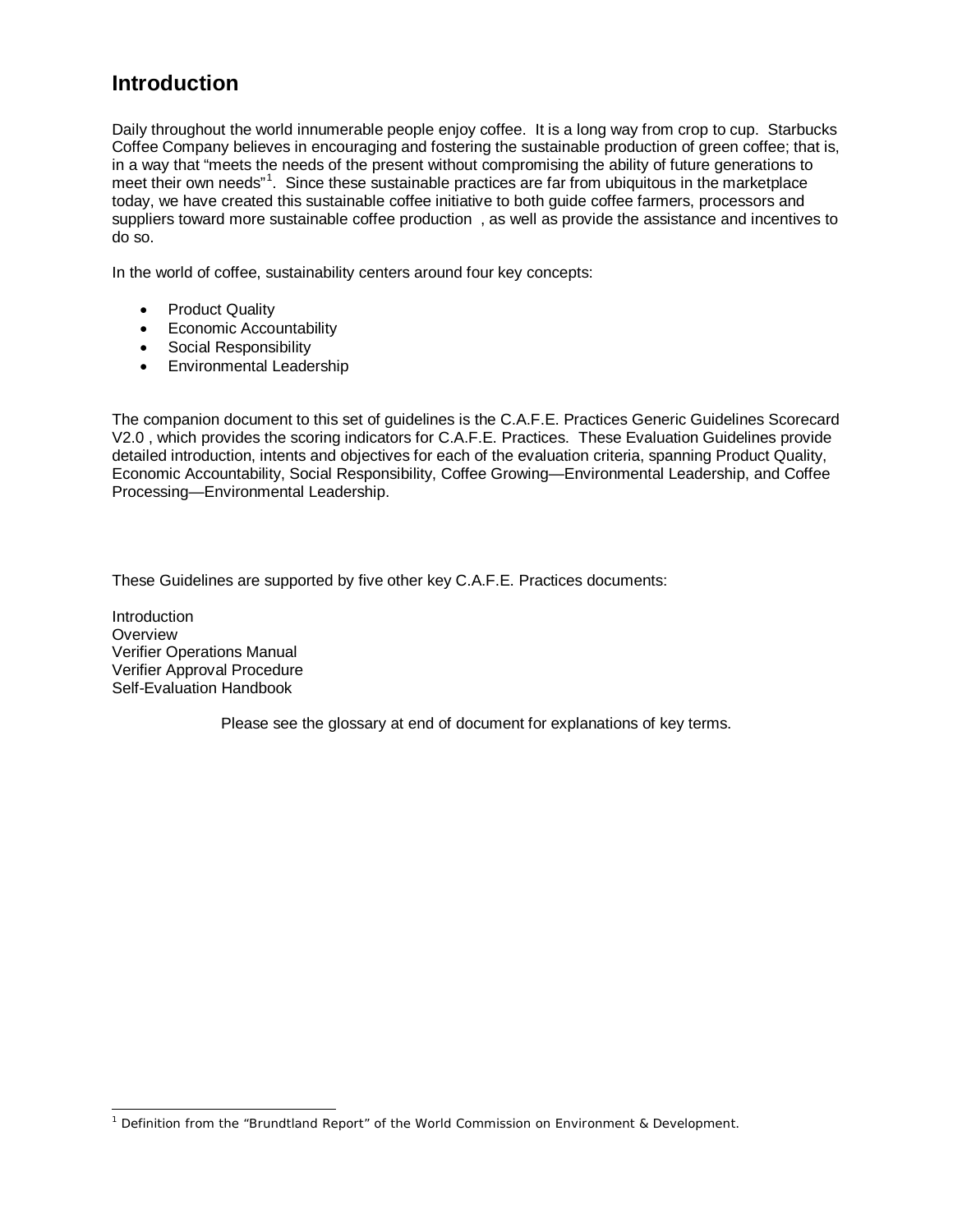| CAFE Practices Evaluation Checklist for Farmers, Processors & Suppliers                       |             |                                                  |                |                         |                         |                          |
|-----------------------------------------------------------------------------------------------|-------------|--------------------------------------------------|----------------|-------------------------|-------------------------|--------------------------|
| <b>Product Quality- Required</b>                                                              |             |                                                  |                |                         |                         |                          |
|                                                                                               | <b>PQ-1</b> | <b>Green Preparation- Prerequisite</b>           | ᆩ              | Processors              | Process/Farm            |                          |
| <b>General Conditions</b>                                                                     | <b>PQ-2</b> | <b>Cup Quality- Prerequisite</b>                 |                |                         |                         |                          |
| <b>Economic Accountability- Required</b>                                                      |             |                                                  |                |                         |                         | Suppliers                |
| Incentives for                                                                                | EA-IS1      | Demonstration of Financial Transparency          | armers         |                         |                         |                          |
| Sustainability                                                                                | EA-IS2      | <b>Equity of Financial Reward</b>                |                |                         |                         |                          |
| <b>Financial Viability</b>                                                                    | EA-FV1      | <b>Financial Viability</b>                       |                |                         |                         |                          |
| <b>Social Responsibility</b>                                                                  |             | <b>Total Possible Section Points-40</b>          |                |                         |                         |                          |
| Minimum for Preferred = $60\%$                                                                |             | <b>Minimum for Strategic = 80%</b>               | 40             | 40                      | 40                      | 40                       |
| <b>Hiring Practices and</b><br>Employment<br>Policies                                         | SR-HP1      | Wages and Benefits*                              | 7              | 7                       | $\overline{7}$          | 7                        |
|                                                                                               | SR-HP2      | Freedom of Association/Collective Bargaining     | $\overline{4}$ | $\overline{4}$          | 4                       | 4                        |
|                                                                                               | SR-HP3      | Hours of Work                                    | 4              | 4                       | 4                       | $\overline{\mathcal{A}}$ |
|                                                                                               | SR-HP4      | Child Labor/Discrimination/Forced Labor*         | $\overline{7}$ | $\overline{7}$          | $\overline{7}$          | $\overline{7}$           |
| <b>Worker Conditions</b>                                                                      | SR-WC1      | Access to Housing, Water and Sanitary Facilities | 6              | 6                       | $6\phantom{1}6$         | 6                        |
|                                                                                               | SR-WC2      | <b>Access to Education</b>                       | $\overline{4}$ | 4                       | 4                       | 4                        |
|                                                                                               | SR-WC3      | <b>Access to Medical Care</b>                    | 4              | 4                       | 4                       | 4                        |
|                                                                                               | SR-WC4      | <b>Worker Safety and Training</b>                | 4              | 4                       | 4                       | $\overline{4}$           |
| <b>Coffee Growing- Environmental Leadership</b><br><b>Total Possible Section Points-40</b>    |             |                                                  |                |                         |                         |                          |
| Minimum for Preferred = $60\%$                                                                |             | <b>Minimum for Strategic = 80%</b>               | 40             |                         | 40                      | 40                       |
| <b>Protecting Water</b>                                                                       | CG-WR1      | <b>Watercourse Protection</b>                    | 5              |                         | 5                       | 5                        |
| <b>Resources</b>                                                                              | CG-WR2      | <b>Water Quality Protection</b>                  | $\overline{4}$ |                         | $\overline{4}$          | $\overline{\mathcal{A}}$ |
|                                                                                               | CG-WR3      | Water Resources and Irrigation                   | 3              |                         | 3                       | $\overline{3}$           |
| <b>Protecting Soil</b>                                                                        | CG-SR1      | <b>Controlling Surface Erosion</b>               | $\overline{7}$ |                         | $\overline{7}$          | $\overline{7}$           |
| Resources                                                                                     | CG-SR2      | Maintaining Soil Productivity                    | 5              |                         | 5                       | 5                        |
| Conserving<br><b>Biodiversity</b>                                                             | CG-CB1      | Maintaining Coffee Shade Canopy                  | 4              |                         | 4                       | 4                        |
|                                                                                               | CG-CB2      | <b>Protecting Wildlife</b>                       | $\overline{2}$ |                         | $\overline{2}$          | $\overline{2}$           |
|                                                                                               | CG-CB3      | <b>Conservation Areas</b>                        | $\overline{2}$ |                         | $\overline{2}$          | $\overline{2}$           |
| Environmental<br>Management and                                                               | CG-EM1      | <b>Ecological Pest and Disease Control</b>       | 5              |                         | 5                       | 5                        |
| Monitoring                                                                                    | CG-EM2      | Farm Management and Monitoring                   | 3              |                         | 3                       | 3                        |
| <b>Total Possible Section Points-20</b><br><b>Coffee Processing- Environmental Leadership</b> |             |                                                  |                |                         |                         |                          |
| <b>Minimum for Preferred = 60%</b>                                                            |             | Minimum for Strategic = $80\%$                   |                | 20                      | 20                      | 20                       |
| <b>Wet Milling</b>                                                                            |             |                                                  |                | 16                      | 16                      | 16                       |
| <b>Water Conservation</b>                                                                     | CP-WC1      | Minimizing Water Consumption                     |                | 5                       | 4                       | 4                        |
|                                                                                               | CP-WC2      | <b>Reducing Wastewater Impacts</b>               |                | 5                       | 4                       | 4                        |
| Waste Management                                                                              | CP-WM1      | Waste Management Operations/Beneficial Reuse     |                | 3                       | 4                       | 4                        |
| Energy Use                                                                                    | CP-EC1      | <b>Energy Conservation/Impacts</b>               |                | 3                       | $\overline{4}$          | 4                        |
| <b>Dry Milling</b>                                                                            |             |                                                  |                | 4                       | $\overline{\mathbf{4}}$ | $\overline{\mathbf{4}}$  |
| Waste Management                                                                              | CP-WM2      | Waste Management Operations/Beneficial Reuse     |                | $\overline{\mathbf{c}}$ | $\overline{2}$          | $\boldsymbol{2}$         |
| <b>Energy Use</b>                                                                             | CP-EC2      | <b>Energy Conservation/Impacts</b>               |                | $\overline{2}$          | $\overline{2}$          | $\overline{2}$           |
| <b>Grand Total Points Possible</b>                                                            |             |                                                  | 80             | 60                      | 100                     | 100                      |

\*Conformance with the required indicators necessary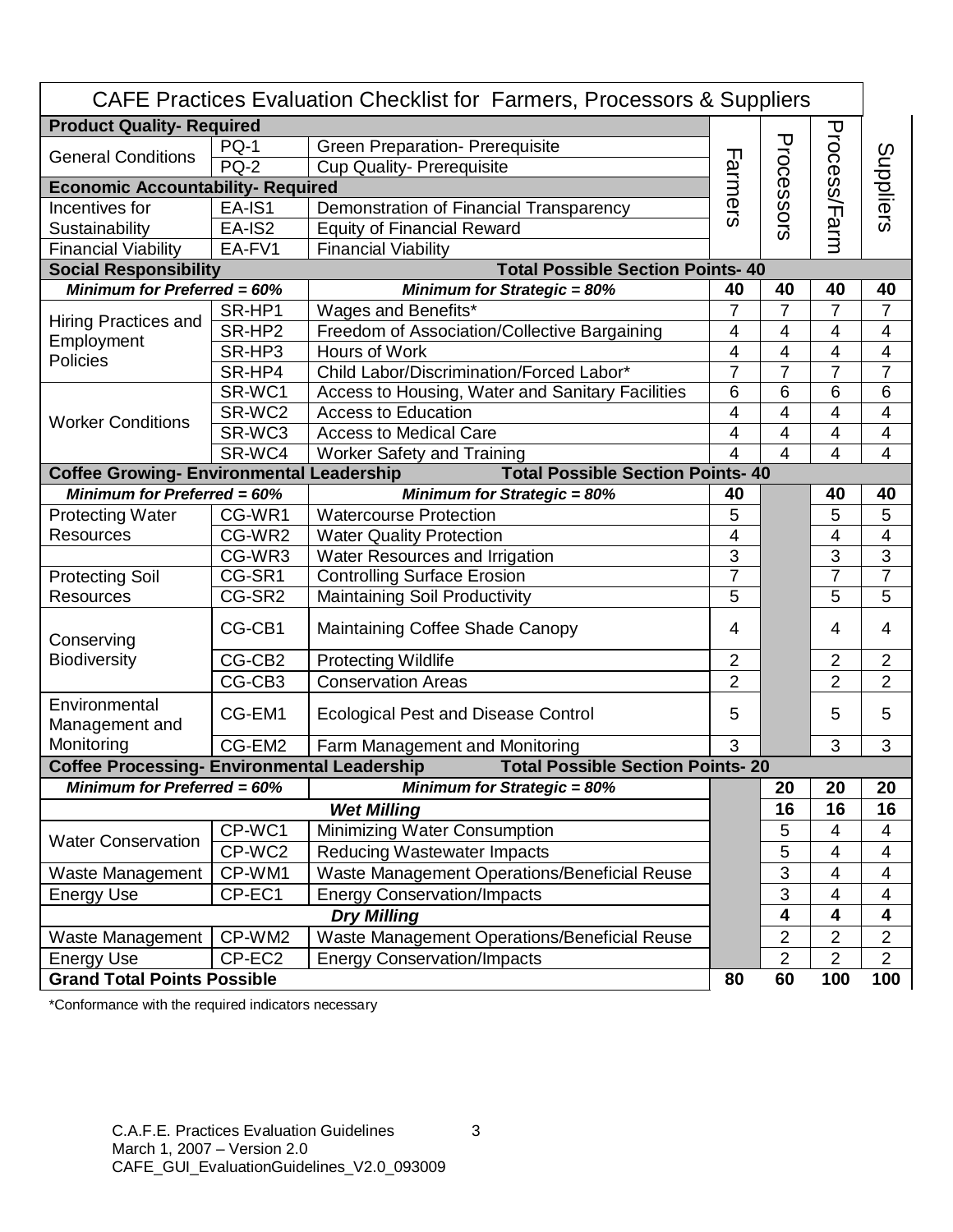# **1.0 Product Quality- Required**

# **1.1 Product Quality – General Conditions**

# **1.1.1 Green Preparation and Cup Quality**

**Intent –** The Starbucks Coffee Trading Company (SCTC) - Green Coffee Vendor Guidelines (No. 0403- 01) are issued to ensure smooth operations and to address a high quality standardization of the day-today business. All SCTC contracts are subject to these guidelines, unless otherwise specified.

**Discussion -** Starbucks has extremely high quality standards for both cup and grade. We have built our reputation on our commitment to the best quality coffee available and view our vendors as strategic partners in this endeavor. SCTC purchases Green Coffee according to the following Quality Specifications and Standards:

# **1.1.2 Evaluation Criteria**

# PQ-1: Green Preparation (Prerequisite)

All contracts specifying "European Preparation" or "E.P." are expected to contain the following: screen size 15 and above, consistent bean size, uniform, good green color. The following defects will be considered out of specification for European Preparation, (E.P.): Black or partial black beans, brown beans, moldy beans, moisture content higher than 14%, sours, insect damaged beans, white beans or quakers, pods, broken beans, more than 5% peaberries, uneven green color or faded beans, presence of sticks, stones or other non-coffee foreign matter. All other contracts will rely on established grades as per origin or established types. Deviation from the above standards will result in rejections..

#### PQ-2: Cup Quality (Prerequisite)

All coffees will be purchased on a very specific description. Starbucks will establish approved types with all vendors for each quality purchased. Coffees purchased are expected to arrive fully equal to established type. All contracts are subject to the approval of both pre-shipment and arrival samples, unless otherwise specified. Pre-shipment samples are not to represent more than 4 containers and must weigh over 500 grams per sample. The following defects are considered out of contract compliance and will result in rejections: ferment, faded, astringent, past crop flavor, rough, low grown flavor, fruity, oniony, phenol, rioy, hard, medicinal, chemically tainted, baggy, oily, musty, moldy, peanutty, and dirty..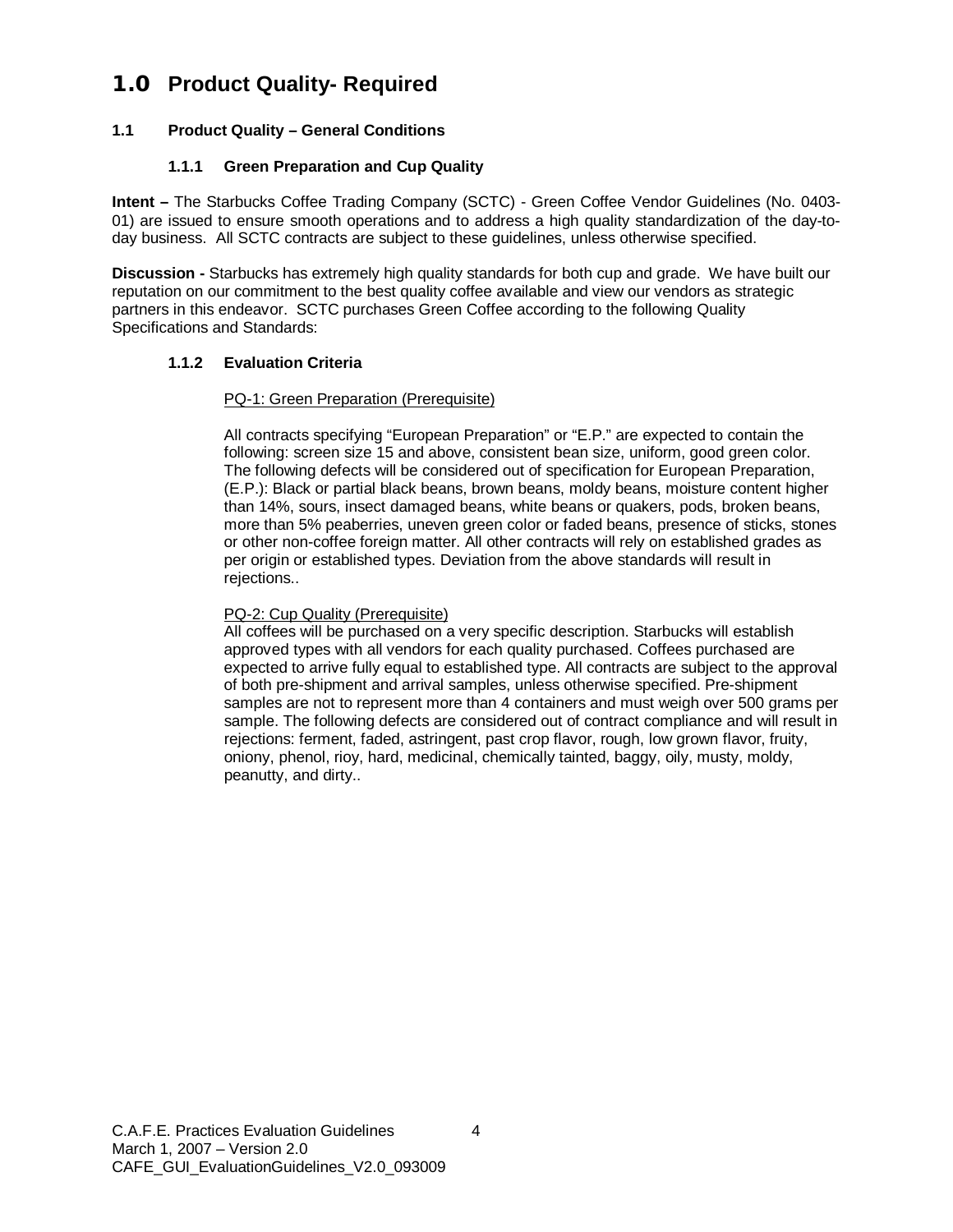# **2.0 Economic Accountability - Required**

# **2.1 Incentives for Sustainability**

- **2.1.1 Intent –** Through its purchasing and pricing policies, Starbucks seeks to provide incentives and support for economically sustainable coffee production, processing and trading methods.
- **2.1.2 Discussion –** In order to ensure that the entire *supply chain*, consisting of *farmers, processors and suppliers*, benefits from the C.A.F.E. Practices Program, suppliers are required to provide reliable documentation regarding prices paid to their suppliers.

# **2.1.3 Evaluation Criteria**

# **EA-IS1: Demonstration of Financial Transparency**

*Objective***:** *Applicants* are required to accurately report to SCTC whether there is a clear method of documenting and tracking payments and quantities of coffee for the entire supply chain. Each *Entity* (farm, mill, middleman, etc.) in the Supply Network is required to accurately report to verifiers whether there is a clear method of documenting and tracking payments and purchases and quantities of coffee for the entire supply chain.

# *Required Indicators:*

# **At the Application Level (Sent to SCTC, not evaluated by verifiers):**

- EA-IS1.1- Applicant has documents clearly specifying all payments among all entities represented in the supply network. Comply/Not Comply
- EA-IS1.2- Documents observed clearly indicate dates, names of entities buying and selling, type of coffee (cherry, parchment, green), units of measure and quantity. Comply/Not Comply

# **For each Entity in the Supply Network:**

- EA-IS1.3- Entity verified maintains documents with records of invoices or receipts for the coffee (cherry, parchment, green) it purchases. Comply/Not Comply
- EA-IS1.4- Documents observed clearly indicate dates, names of entities buying and selling, type of coffee (cherry, parchment, green), unit of measures and quantity. Comply/Not Comply
- EA-IS1.5- Entity verified maintains documents with records of payments for the coffee (cherry, parchment, green) it sells. Comply/Not Comply

# **EA-IS2: Equity of Financial Reward**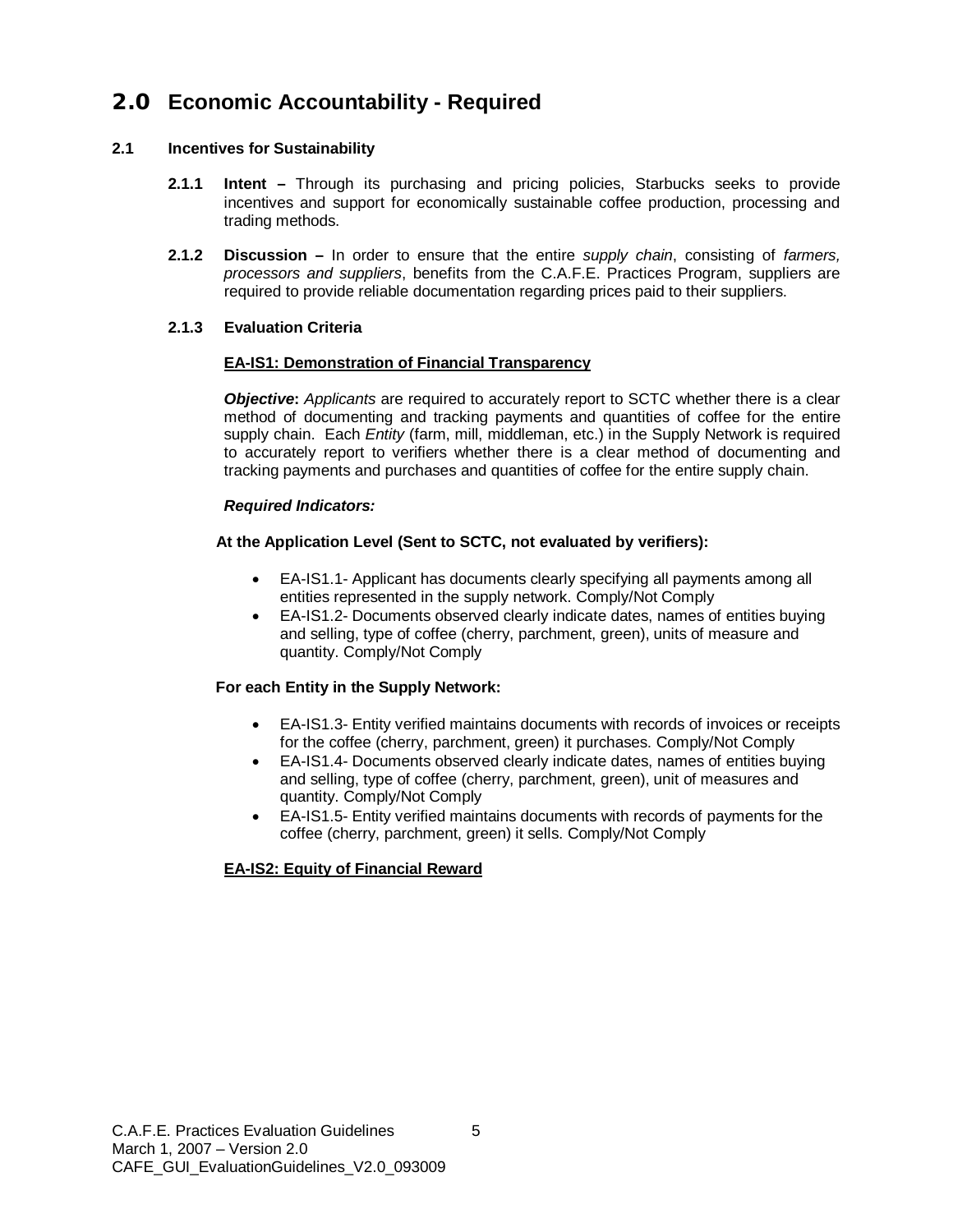*Objective***:** Suppliers are the direct recipients of coffee payments from Starbucks. It is expected that Starbucks coffee suppliers will pass on an equitable share of coffee revenues (i.e., financial rewards) through the supply chain to coffee farmers and processors. For applicants that are vertically integrated, it is expected that the distribution of economic benefit through payment of wages and compensation also demonstrate social equity and responsibility. The price paid by applicants to suppliers will be directly correlated to the extent to which these coffee farmers and processors themselves operate in a socially and environmentally responsible manner. Applicants will be assessed and evaluated in this regard according to benchmarks set by SCTC. Verifiers have no role in assessing this criterion.

#### *Required Indicators:*

- Applicant can detail cost of operations through third party financial audit
- Applicant payments to coffee farmers and/or processors are demonstrably equitable, clearly assuring that all parties in the vendor's supply chain derive a fair and appropriate return for their labors
- Applicant does not maximize retained earnings (i.e., profit margins) at the expense of farmers and processors from which coffee is procured

#### **2.2 Financial Viability**

- **2.2.1 Intent –** Starbucks seeks to develop long-term trading relationships with preferred suppliers.
- **2.2.2 Discussion –** Sustainability is a commitment to the future and Starbucks intends to recognize those preferred suppliers who make that commitment with long-term trading relationships.

#### **2.2.3 Evaluation Criteria**

#### **EA-FV1- : Financial Viability**

**Objective:** Just as environmental leadership and social responsibility play a key role in the Preferred Supplier's Program, the long-term financial viability of producers is equally important if the producers are to stay in business

#### *Required Indicators:*

• Applicant provides financial statements or credit references for the prior two years

#### *Optional:*

- Applicant provides audited financial statements for the prior two years
- Vendor or trading entity provides three-year financial plan for the future with detailed forecasting of revenues and spending
- Vendor or trading entity provides financial planning and aggregating of capital budgeting expenditures for processing and growing entities

# **3.0 Social Responsibility**

# **3.1 Hiring Practices and Employment Policies**

**3.1.1 Intent –** Seeks to ensure fair hiring practices and employment policies that provide for and protect employees. Local employment standards shall be met by employers but employers should be encouraged to exceed those standards where it improves the quality of life for their employees.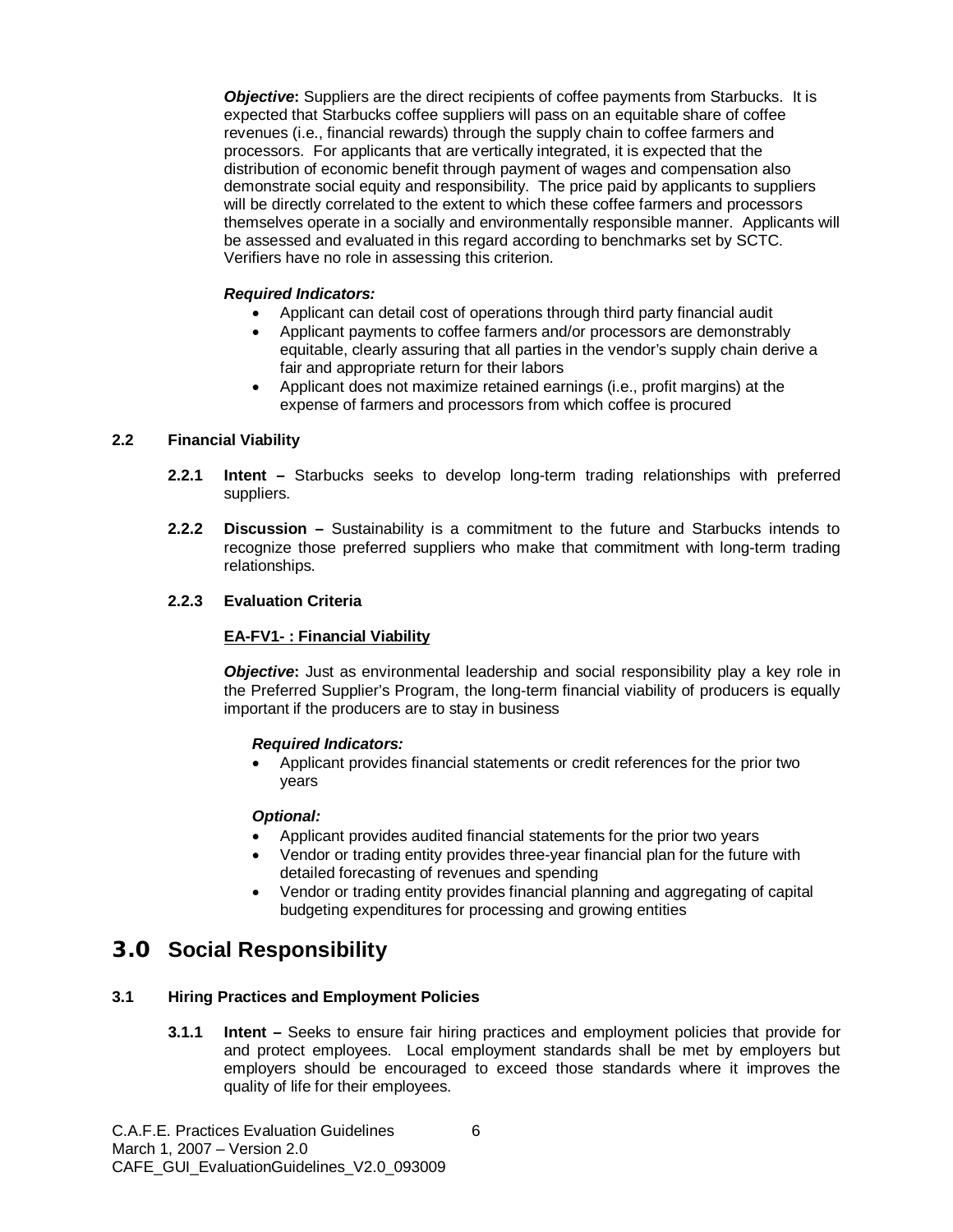**3.1.2 Discussion -** Fair, equitable, non-discriminatory hiring and employment practices are essential to the aims of the C.A.F.E. Practices Program. Fair wages are necessary to meet the basic needs of employees. Employers seek to continuously improve employee benefits and should be able to provide a comprehensive hiring and employment policy in writing.

#### **3.1.3 Evaluation Criteria**

#### **SR- HP1: Wages and Benefits**

**Objective**: Rewards suppliers who share a commitment to the improvement of wages and benefits for workers.. Overall compensation for full time and temporary workers meets/exceeds *local or national laws*.

#### *Scoring Indicators:*

For the scoring indicators for this criteria, please refer to C.A.F.E. Practices Generic Guidelines Scorecard V2**.0**

#### **SR-HP2: Freedom of Association/Collective Bargaining**

**Objective:** Ensure that workers have fair representation and that workers' rights to organize and negotiate freely with their employers are guaranteed in accordance with national laws and international obligations (ILO Conventions 87 and 98).

#### *Scoring Indicators:*

**For the scoring indicators for this criteria, please refer to C.A.F.E. Practices Generic Guidelines Scorecard V2.0**

#### **SR-HP3: Hours of Work**

*Objective***:** All workers should be allowed time off of work in accordance with national laws and permanent workers should be provided paid sick leave.

#### *Scoring Indicators:*

**For the scoring indicators for this criteria, please refer to C.A.F.E. Practices Generic Guidelines Scorecard V2.0**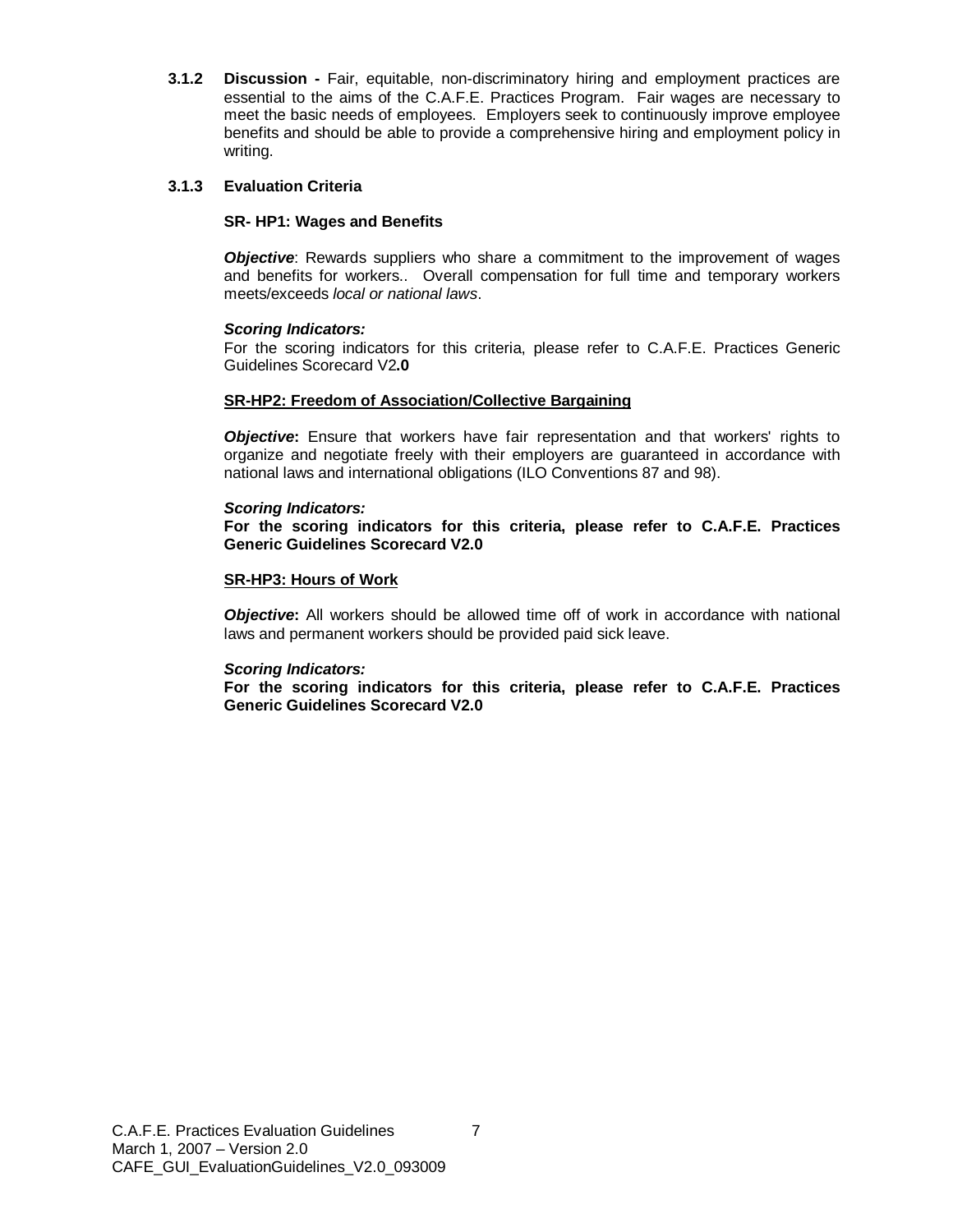#### **SR-HP4: Child Labor/ Non Discrimination/ Forced Labor**

*Objective***:** Starbucks will not accept direct contracting of any persons under the age of 14. Exceptions to this apply only to family or small-scale farms that do not regularly employ hired workers. We prefer that our suppliers hire no one under the age of 15. If local regulations stipulate compulsory education up to an age greater than 15, those regulations will apply during school hours.

Suppliers must provide Equal Remuneration for Men and Women Workers for Work of Equal Value (ILO Convention 100), and must not pay trainees less than minimum wage, or the prevailing customary wage, whichever is greater. Suppliers will not discriminate on the basis of race, color, national origin, gender, sexual orientation, religion, disability or other similar factors, in hiring practices or any other term or condition of work, including assignment of work, occupational training, advancement, promotion, remuneration, granting of social benefits, discipline or termination (ILO Convention 111).

The use of any forced or involuntary labor, either directly or indirectly, by our suppliers, contractors or subcontractors will not be tolerated. This includes the use of slave labor, bonded labor, indentured labor or involuntary convict labor. Workers must be free to leave the workplace at the end of their shift and to resign without repercussion. Suppliers must not use corporal punishment or any other form of physical or psychological coercion.

#### *Scoring Indicators:*

**For the scoring indicators for this criteria, please refer to C.A.F.E. Practices Generic Guidelines Scorecard V2.0**

# **3.2 Worker Conditions**

- **3.2.1 Intent –** Coffee production systems should ensure protection from workplace hazards and conform to national laws as well as to international conventions related to occupational health and safety and living conditions.
- **3.2.2 Discussion -** Suppliers must provide all their workers with a safe and healthy work environment and comply with all applicable laws and regulations regarding working conditions. Employers should strive to continuously improve working conditions for all employees and living conditions for on-site employees. Both temporary and permanent workers have access to sufficient housing, potable water and sanitary facilities.

# **3.2.3 Evaluation Criteria**

# **SR-WC1: Access to housing, potable water and sanitary facilities**

**Objective:** Onsite workers with no local or convenient access to housing depend on their employers to provide them with the basic necessities for a safe and comfortable environment and employers should strive to meet these needs and continually improve relevant facilities.

#### *Scoring Indicators:*

**For the scoring indicators for this criteria, please refer to C.A.F.E. Practices Generic Guidelines Scorecard V2.0**

#### **SR-WC2: Access to Education**

*Objective***:** Workers and their families should have access to an organized education.

#### *Scoring Indicators:*

**For the scoring indicators for this criteria, please refer to C.A.F.E. Practices Generic Guidelines Scorecard V2.0**

#### **SR-WC3: Access to Medical Care**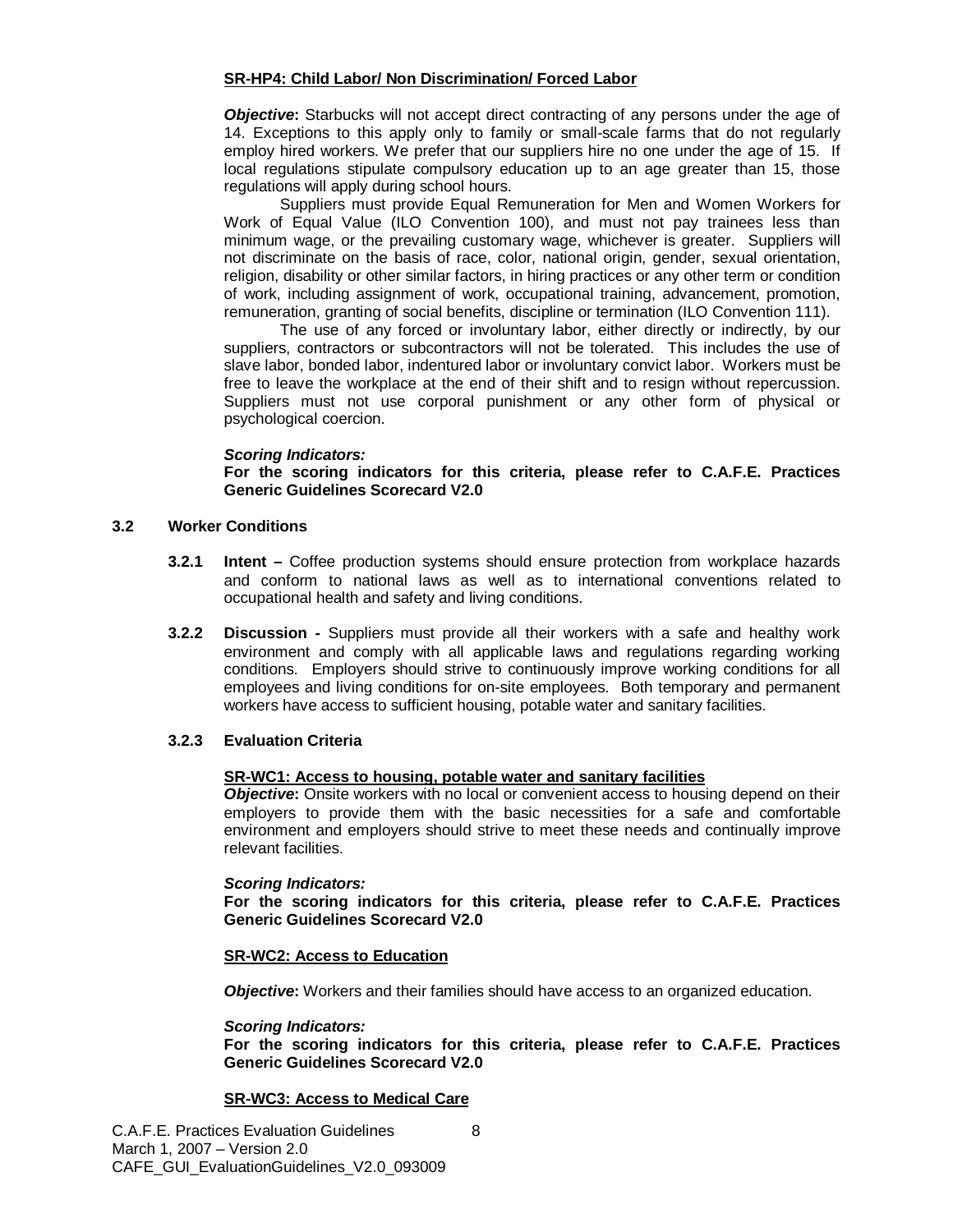**Objective:** Workers and their families should have access to medical care.

*Scoring Indicators:*

**For the scoring indicators for this criteria, please refer to C.A.F.E. Practices Generic Guidelines Scorecard V2.0**

#### **SR-WC4: Worker Safety and Training**

**Objective:** Effective measures should be taken to ensure the health and safety of farm workers who may handle or be exposed to agrochemicals. Workers in other capacities should also have sufficient training to operate equipment without endangering themselves. Equipment should be maintained in good operating condition to ensure safe use.

*Scoring Indicators:*

**For the scoring indicators for this criteria, please refer to C.A.F.E. Practices Generic Guidelines Scorecard V2.0**

# **4.0 Coffee Growing- Environmental Leadership**

The cultivation of coffee involves human intervention in rural areas dominated by natural environments, mainly in the tropics and sub tropics which are some of the earth's most biologically diverse regions. While areas of coffee production vary in the extent to which past and current human activity (settlement, industrial activity, agricultural activity) have already altered the natural environments, exemplary coffee production endeavors to do no additional harm to the area's natural resources (terrestrial, aquatic, soil) and, where possible, to contribute to the restoration of natural resources. Environmental Leadership in coffee growing is demonstrated through efforts to protect and conserve water resources, soil resources, *biological diversity*, and overall *ecosystem functions*. In addition, the subject area of Coffee Growing-Environmental Leadership includes proper farm planning and management. This is essential to reduce exposure to agrochemicals, improve operational efficiencies and monitor improvements to the farm in response to C.A.F.E. Practices.

# **4.1 Protecting Water Resources**

- **4.1.1 Intent –** To cultivate, grow and harvest coffee in a manner that avoids adverse impacts to water resources**.** This criteria-set addresses protection of surface and sub-surface water resources. Participants in C.A.F.E. Practices encourage the production of quality coffee in a manner that minimizes the impacts on the site's natural water supply.
- **4.1.2 Discussion –** In coffee growing regions, water quality (including watercourse *buffer zones*) is vital to human communities and to a healthy ecosystem. At the same time, mismanagement of this valuable resource, through sedimentation, chemical or biological contamination, or destruction of natural riparian and aquatic environments can result in significant long-term environmental impacts both on-site as well as throughout the entire watershed.

This principle is intended to reward those coffee growing operations that take the steps necessary to protect ground and surface water resources, on a day-to-day basis.

# **4.1.3 Evaluation Criteria**

# **CG-WR1: Watercourse Protection**

**Objective:** To control sedimentation, fertilizer run-off and other sources of contamination, as well as to provide habitat that supports native flora and fauna.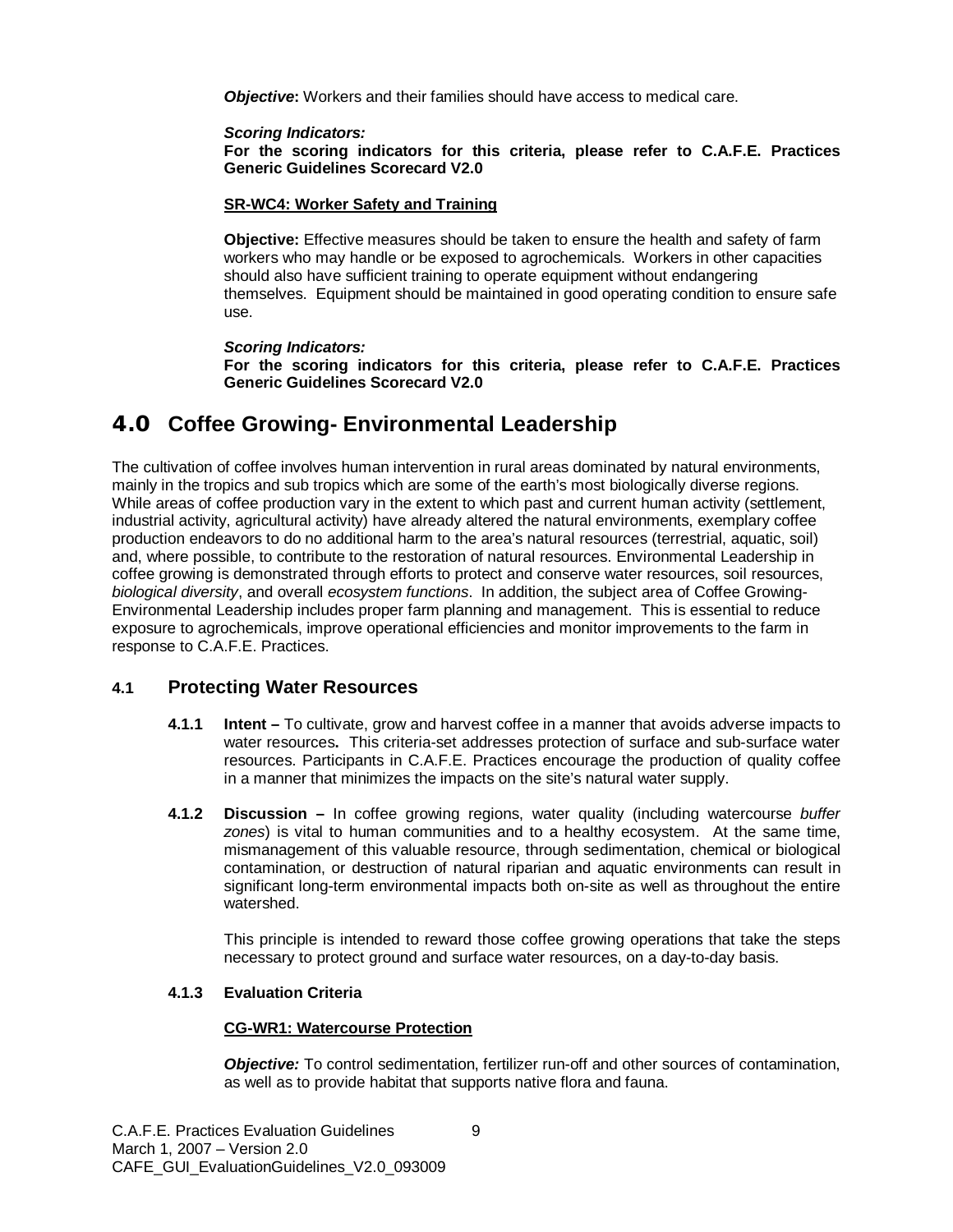#### *Scoring Indicators:*

**For the scoring indicators for this criteria, please refer to C.A.F.E. Practices Generic Guidelines Scorecard V2.0**

#### **CG-WR2: Water Quality Protection**

**Objective:** To prevent degradation to surface or ground water quality from farming practices.

#### *Scoring Indicators:*

**For the scoring indicators for this criteria, please refer to C.A.F.E. Practices Generic Guidelines Scorecard V2.0**

#### **CG-WR3: Water Resources and Irrigation**

**Objective:** To minimize the water used for irrigating coffee and to ensure that water used to irrigate coffee does not negatively impact local communities.

#### *Scoring Indicators:*

**For the scoring indicators for this criteria, please refer to C.A.F.E. Practices Generic Guidelines Scorecard V2.0**

# **4.2 Protecting Soil Resources**

- **4.2.1 Intent –** To maintain the health and productivity of soils, for the purposes of assuring sustainable coffee production as well as the continued viability of other biotic resources found on the farm.
- **4.2.2 Discussion –** From a farming perspective, the single greatest asset to maintaining viable, sustainable coffee production is the soil, the medium from which all vegetative life springs. Without a healthy soil resource, sustainable farming is simply not possible. Proper stewardship of the soil is key to maintaining this resource.

# **4.2.3 Evaluation Criteria**

#### **CG-SR1: Controlling Surface Erosion**

**Objective:** To keep topsoil on site. Loss of topsoil through surface erosion has two obvious negative effects: loss of the productive capacity and introduction of sedimentation and contaminants into nearby water bodies. Areas of the farm that have been determined to be at risk to soil erosion (due to slope, soil type, rainfall levels, etc) are effectively protected from erosion by means of an appropriate combination of soil conservation practices.

#### *Scoring Indicators:*

**For the scoring indicators for this criteria, please refer to C.A.F.E. Practices Generic Guidelines Scorecard V2.0**

#### **CG-SR2: Maintaining Soil Productivity (Nutrient Management)**

*Objective*: To assure long-term ecological and agricultural productivity by maintaining the health of the soil, making agricultural production possible.

#### *Scoring Indicators:*

**For the scoring indicators for this criteria, please refer to C.A.F.E. Practices Generic Guidelines Scorecard V2.0**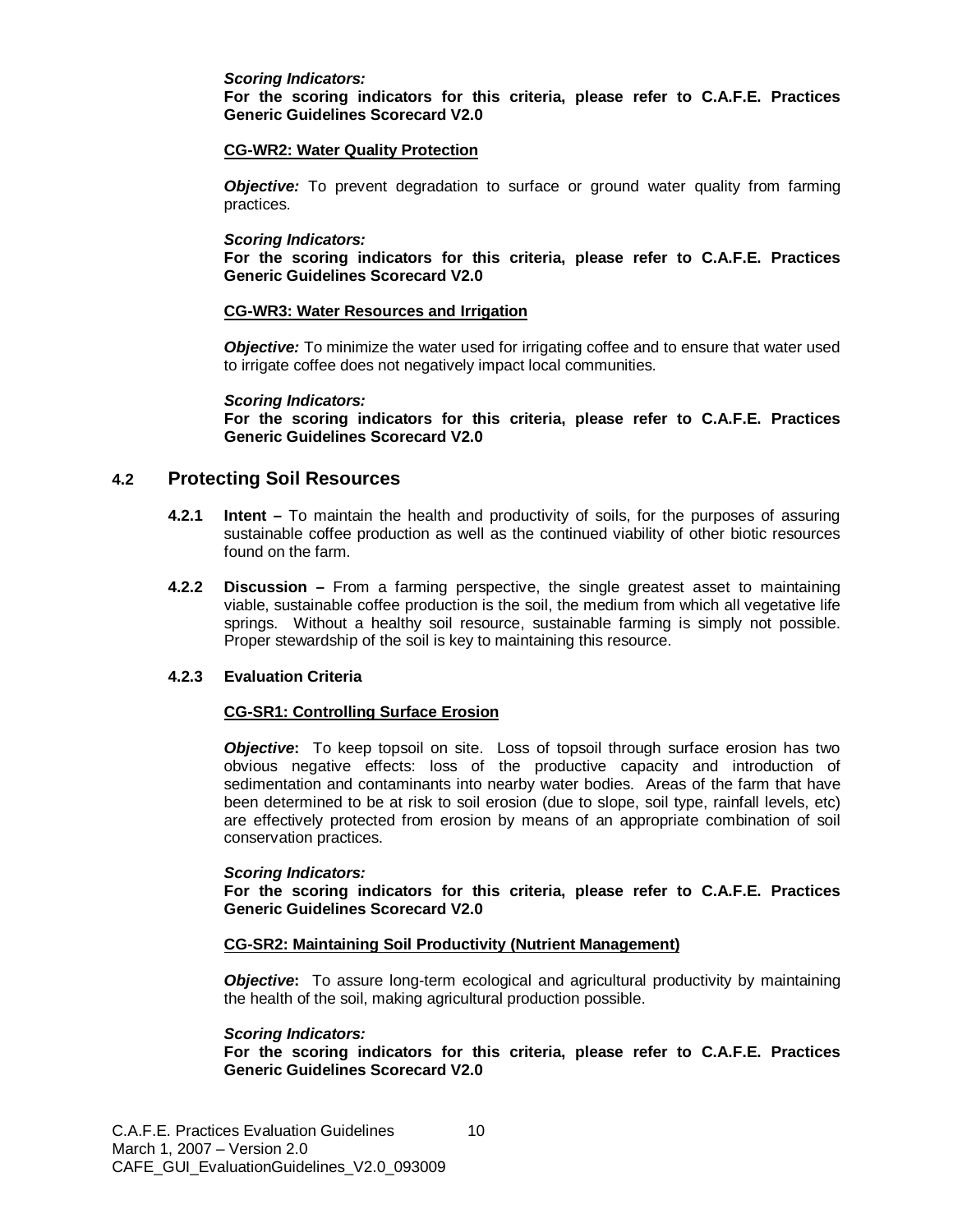# **4.3 Conserving Biological Diversity**

- **4.3.1 Intent –** Encourage coffee farming practices that maintain and enhance natural biodiversity and ecosystem functions within and adjacent to coffee production areas.
- **4.3.2 Discussion –** Increased biodiversity has been shown to improve the resiliency of an ecosystem. Greater biodiversity is achieved by creating conditions that support the full suite of floral and faunal species indigenous to the region. To protect and enhance natural biological diversity and ecosystem functions, coffee growing must minimize adverse impacts to natural vegetation and wildlife.

#### **4.3.3 Evaluation Criteria**

#### **CG-CB1: Maintaining a Coffee Shade Canopy Cover**

*Objective***:** Where coffee is grown in areas originally covered by forest, a canopy cover of diverse native tree species, aimed at conserving *native biodiversity*, is incorporated into coffee production. A canopy cover provides conditions that most closely mimic those that native flora and fauna have evolved under. Additionally, shaded coffee systems help maintain ecological functions (i.e. soil conservation, water cycle maintenance and carbon sequestration). In some regions, due to the local conditions, a shade canopy may not be appropriate or feasible.

#### *Scoring Indicators:*

#### **For the scoring indicators for this criteria, please refer to C.A.F.E. Practices Generic Guidelines Scorecard V2.0**

#### **CG-CB2: Protecting Wildlife**

*Objective*: In the context of coffee farming, the objective is to manage the farming operations so as to provide conditions supporting the habitat needs of wildlife species that are native to the area.

#### *Scoring Indicators:*

For the scoring indicators for this criteria, please refer to C.A.F.E. Practices Generic Guidelines Scorecard V2.**0**

#### **CG-CB3 Establishing Conservation Emphasis Areas and Ecological Restoration**

*Objective*: In order to conserve and/or enhance biodiversity and ecological functions, *areas of high ecological value* are identified and then managed with a conservation emphasis. When appropriate and feasible, *conservation emphasis areas* are permanently protected as legal reserves or with conservation easements. If areas of ecological value are completely lacking on the farm, managers undertake efforts to restore natural habitat or conditions on a portion of the farm (*ecological restoration*)

#### *Scoring Indicators:*

#### **For the scoring indicators for this criteria, please refer to C.A.F.E. Practices Generic Guidelines Scorecard V2.0**

*Note: Designation as a "Conservation Emphasis Area" does not automatically preclude production of coffee. In other words coffee can continue to be cultivated as long as the ecological value that is the focus of the conservation emphasis area is maintained. One example of this is where coffee is currently being cultivated under a canopy cover comprised mostly of primary forest.*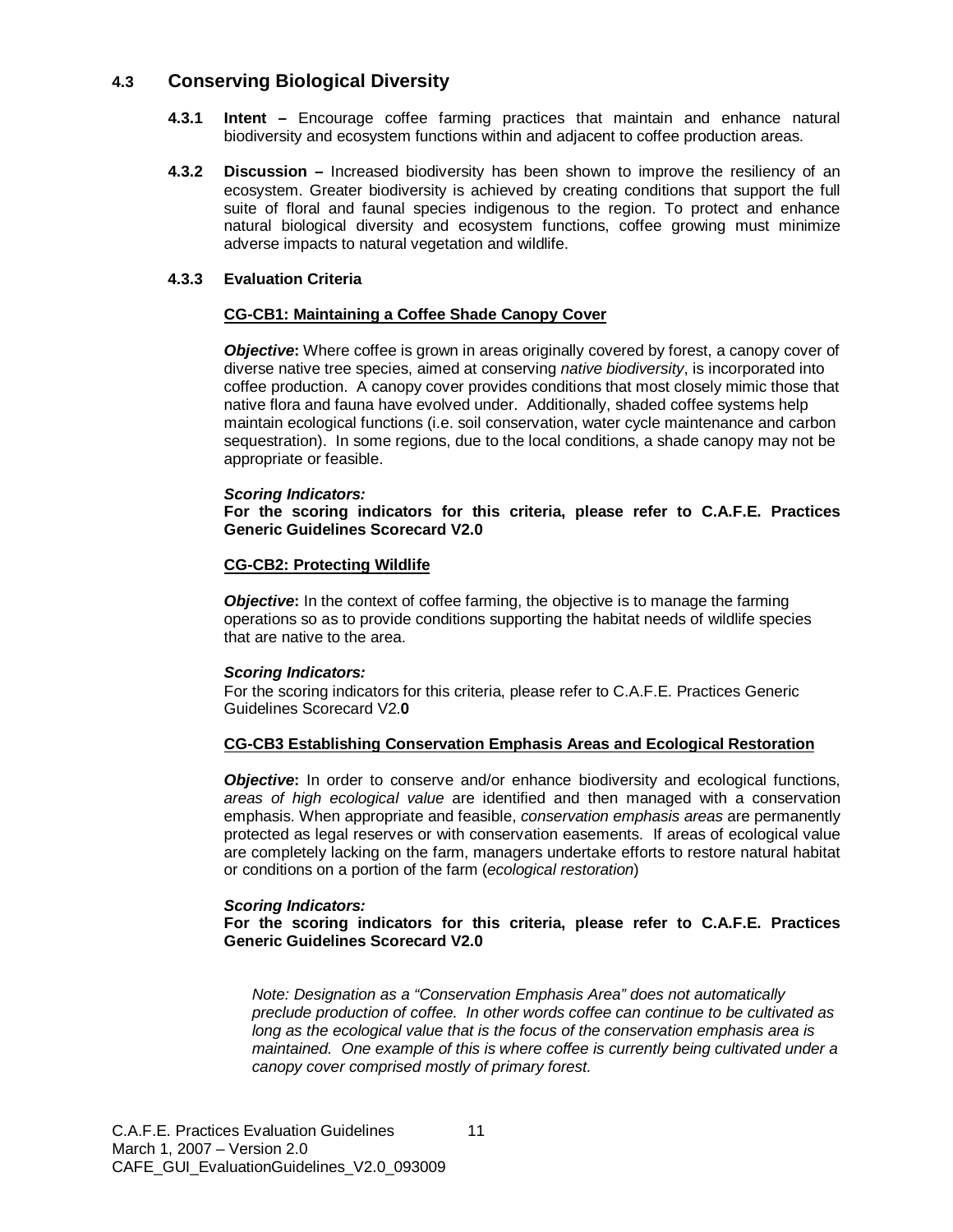# **4.4 Environmental Management and Monitoring**

- **4.4.1 Intent –**Environmental leadership is best guided by effective planning, management and monitoring, particularly in the use of *agrochemicals* and integrated pest management.
- **4.4.2 Discussion** Good environmental management and monitoring improves farm practices and worker safety. Better planning and more judicious and justified use of agrochemicals all contribute to a better farm and improve worker safety. Environmental leadership requires a working knowledge of resource conditions, clear long-term and short-term environmental goals and objectives, monitoring, and adaptive management. Management planning and monitoring are critical to achieving the environmental leadership objectives of C.A.F.E. Practices.

# **4.4.3 Evaluation Criteria**

# **CG-EM1: Ecological Pest and Disease Control**

**Objective:** Environmental leadership in coffee growing aims to develop agro-ecosystems capable of naturally maintaining pests, disease, and competing vegetation at insignificant levels. In order to diminish the farms dependence on external agrochemical inputs, a reduction in a *weighted toxicity index score* for all agrochemicals applied on the farm is achieved until the use of such inputs is no longer necessary.

#### *Scoring Indicators:*

#### **For the scoring indicators for this criteria, please refer to C.A.F.E. Practices Generic Guidelines Scorecard V2.0**

Nematode Amendment to indicator CG-EM1.1:

Farm managers do not use chemicals that are listed by the World Health Organization as Type 1A or 1B. An exception to this indicator may only be granted in the event that Type 1A or 1B chemicals are used to control nematode populations and only when *all* of the following supplemental indicators are met:

*1.* Soil (*and coffee root)* sample results demonstrate the presence of nematodes, according to a registered nematologist (member of an international nematological society). The nematologist must determine in writing that the soil (*and coffee root)* sample results justify the use of WHO Type 1A or 1B chemicals to combat nematode populations *2.* The use of WHO Type 1A or 1B chemicals is restricted to those farm plots where soil (*and coffee root)* sample results demonstrate the presence of nematodes, according to a registered nematologist (member of an international nematological society)

*3.* The farm either currently grafts plants to nematode-resistant rootstock or has a clear plan in place to graft plants to nematode-resistant rootstock. A clear plan includes at a minimum: a budget, identified sources for rootstock and planting goals for the grafted plants

*4.* Any chemicals in the 'dirty dozen' may not be used (PCBs, dioxins, furans, DDT, aldrin, hexachlorobenzene, chlordane, mirex, toxaphene, dieldrin, endrin and heptachlor) **5.** All of the above information is reported in writing by the verifier in the verification report

Communicating this change:

# *Effective: March 1st, 2007*

# *For verifications not yet started (field verification not started):*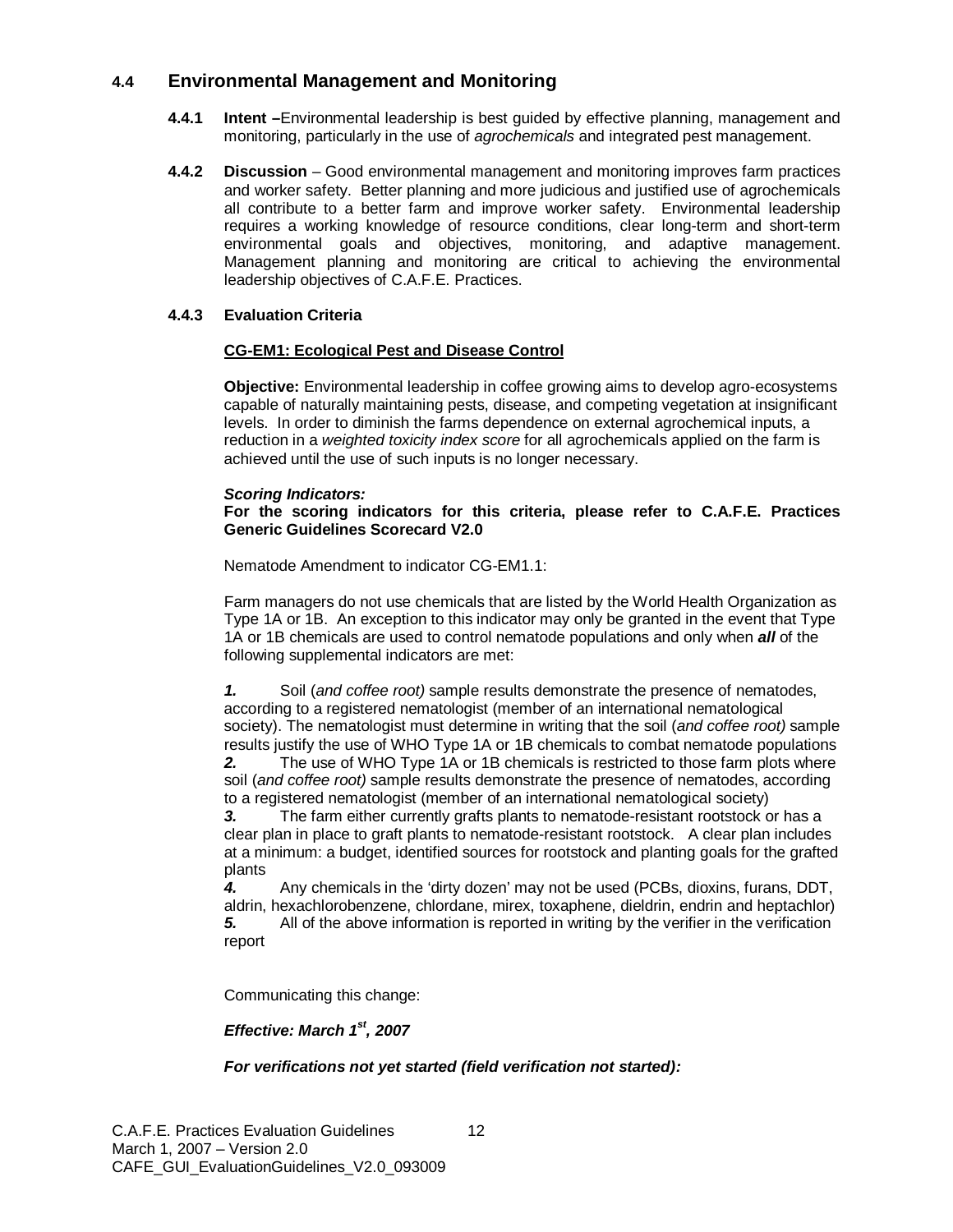All verifications initiated after this date must use these supplemental indicators for assessment of CG-EM1. This change does not affect any other current indicators in the C.A.F.E. Practices Generic Guidelines.

#### *For reports not yet completed (but field verification has been completed):*

Verifiers need to double-check CG-EM1 scores to make sure this update doesn't impact the score. If it will impact the score, the verifier should request additional information from the farm to see if they comply with the supplemental indicators listed. Farms must have complied with the supplemental indicators at the time of the verification field visitthis is not an opportunity for a farm to initiate a process to achieve compliance with these supplemental indicators.

# **CG-EM2: Farm Management and Monitoring**

*Objective***:** To assure that management decisions are thought through and based on knowledge of resource conditions, management planning and monitoring are critical to being able to achieve C.A.F.E. Practices objectives. Developing and implementing an annual work plan helps to clearly identify resources and goals on an ongoing basis.

#### *Scoring Indicators:*

**For the scoring indicators for this criteria, please refer to C.A.F.E. Practices Generic Guidelines Scorecard V2.0**

# **5.0 Environmental Leadership - Coffee Processing**

# **Wet Milling**

Preparing harvested coffee cherry for market requires that the outer skin, fruit (pulp/mucilage) be removed. Wet milling can encompass a variety of methods to remove the outer skin and pulp from the coffee. Coffee cherry can be mechanically de-pulped and then fermented to remove mucilage . Following fermentation, the coffee is washed. Alternatively, mucilage can be removed mechanically from depulped coffee. Parchment coffee is then dried either in the sun, in a mechanical dryer, or a combination of the two. In some cases, the drying step happens after Dry Milling.

# **Dry Milling**

In Dry Milling, parchment coffee is milled to remove the parchment layer. The resulting green coffee is sorted, graded and bagged for transport, usually at the Dry Milling facility..

With both milling processes, there are a variety of best practices; central to these practices are the environmental indicators of water conservation, waste management and energy consumption.

# **5.1 Wet Milling**

#### **5.2 Water Conservation**

- **5.2.1 Intent –** Coffee should be processed using methods that reduce water consumption and protects local water quality.
- **5.2.2 Discussion –** Water use is an important issue at local, regional and global levels. Water is essential for all varieties of life and ecosystem health and provides a critical link between society and nature. Reducing consumption of water in coffee processing allows those resources to be used by other stakeholders and also reduces the quantity of wastewater..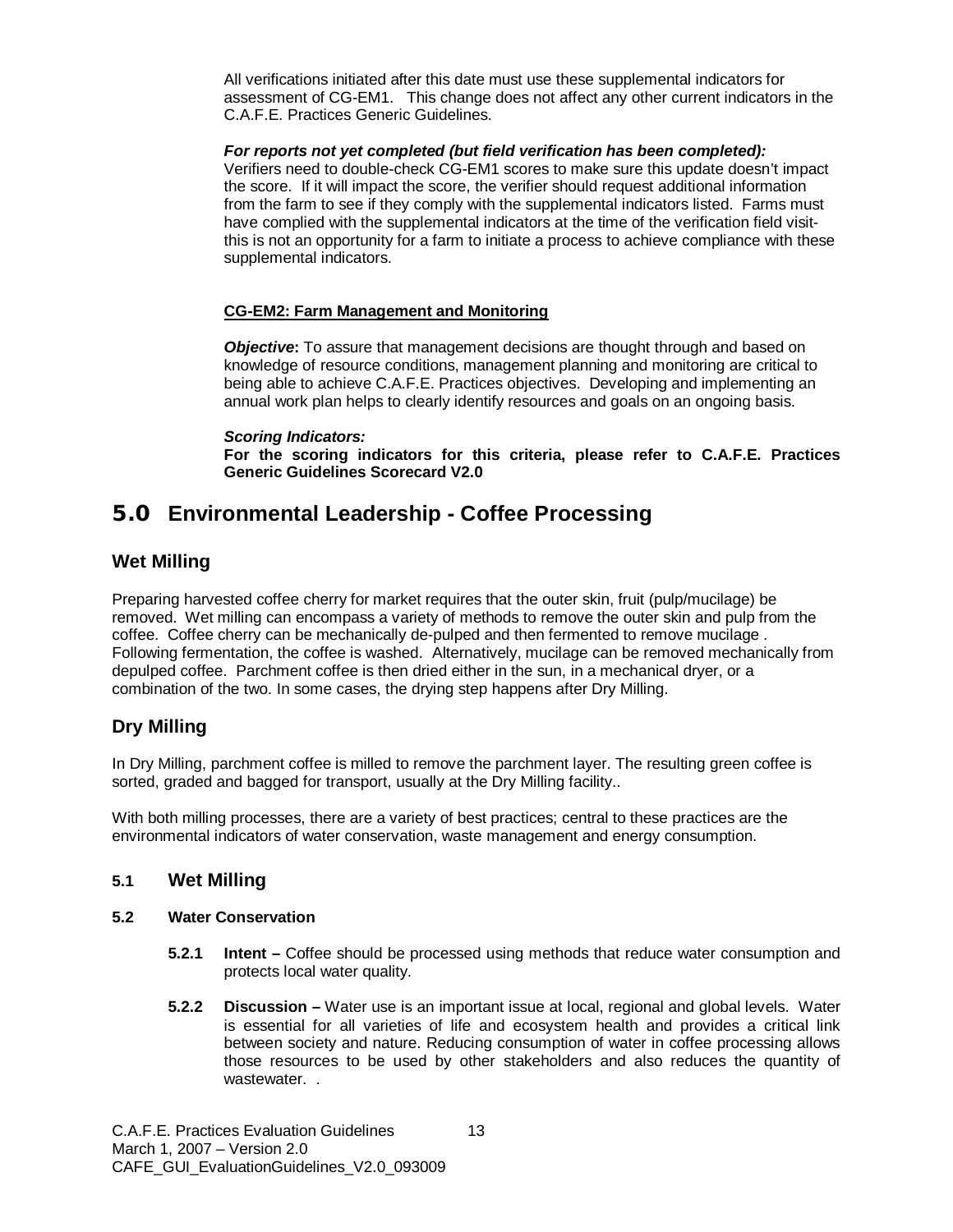#### **5.2.3 Evaluation Criteria**

#### **CP-WC1: Minimizing Water Consumption**

*Objective***:** Minimize quantity of water used and consumed by processing operations.

*Scoring Indicators:* **For the scoring indicators for this criteria, please refer to C.A.F.E. Practices Generic Guidelines Scorecard V2.0 CP-WC2: Reducing Wastewater Impacts**

**Objective:** Ensure that processing facilities minimize the impact of wastewater discharge on the local environment.

#### *Scoring Indicators:*

**For the scoring indicators for this criteria, please refer to C.A.F.E. Practices Generic Guidelines Scorecard V2.0**

#### **5.3 Waste Management (Wet Milling)**

**5.3.1 Intent –** To minimize the environmental impacts of wastes generated during wet milling operations.

**Discussion –** The primary waste materials generated from wet milling operations include the skin and pulp of the coffee bean. The separated pulp and skin have significant organic content, which under careful management can provide valuable nutrient inputs for farming.

#### **5.3.2 Evaluation Criteria**

# **CP-WM1: Waste Management**

*Objective***:** Proper implementation of a waste management program facilitates beneficial reuse of appropriate wastes.

#### *Scoring Indicators:*

**For the scoring indicators for this criteria, please refer to C.A.F.E. Practices Generic Guidelines Scorecard V2.0**

#### **5.4 Energy Use (Wet Milling)**

- **5.4.1 Intent –** To encourage both energy conservation and production of energy from renewable sources while minimizing overall environmental impact.
- **5.4.2 Discussion –** Several types of energy may be used in the processing of coffee: electricity to run pulpers, pumps, coffee dryers; wood to fuel coffee dryers and diesel or gasoline generators to generate off-grid electricity. Electricity or gasoline consumption ties processing operations to variable energy costs and inconsistent supply in some regions. Wood can be a renewable resource if harvesting is properly managed. The best way to mitigate both the cost and environmental impact of energy consumption is to conserve overall consumption.

#### **5.4.3 Evaluation Criteria**

# **CP-EC1: Energy Conservation & Environmental Impacts**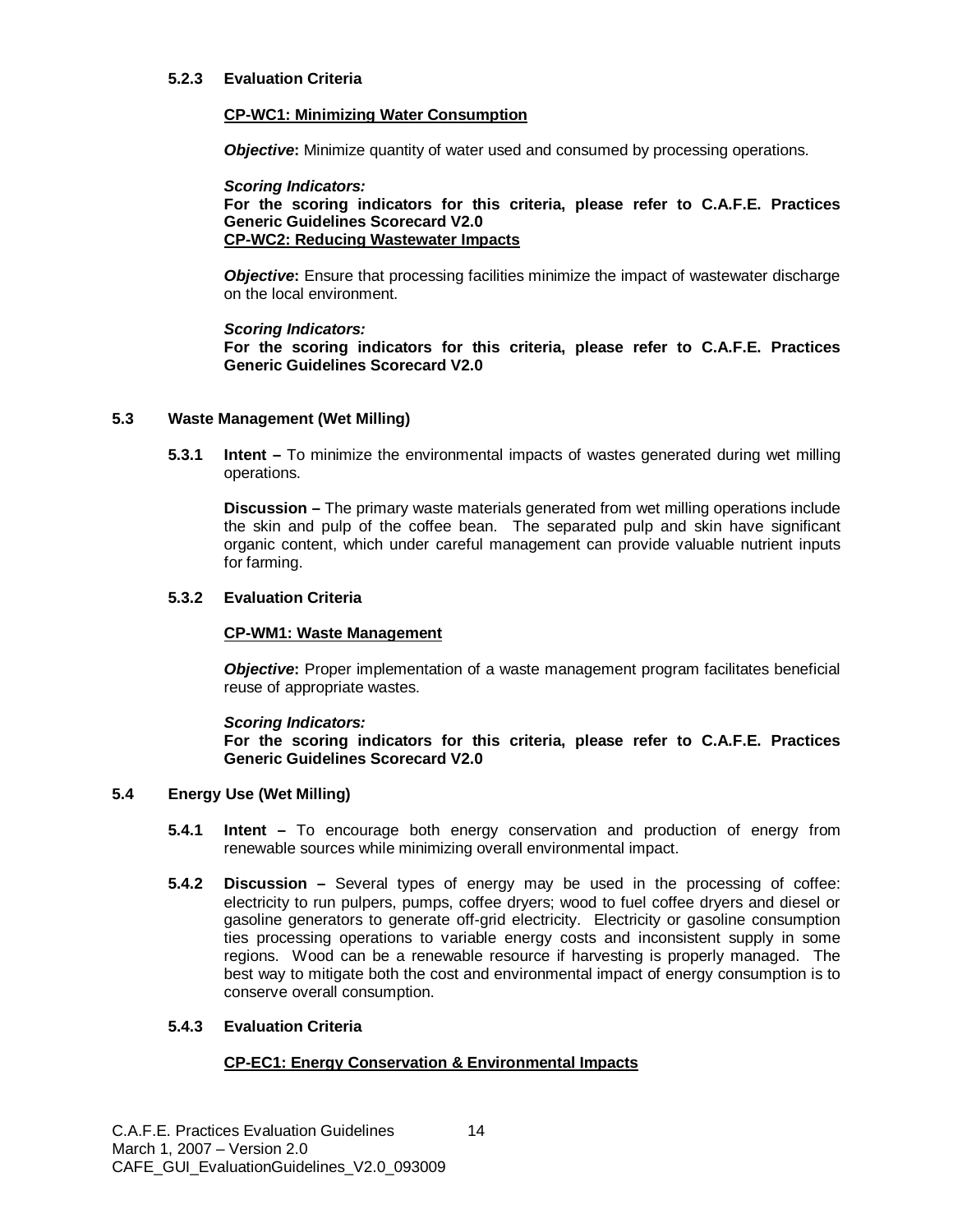*Scoring Indicators:* **For the scoring indicators for this criteria, please refer to C.A.F.E. Practices Generic Guidelines Scorecard V2.0**

# **5.5 Dry Milling**

#### **5.5.1 Waste Management (Dry Milling)**

- **5.5.2 Intent –** To minimize the environmental impacts of wastes generated during dry processing operations.
- **5.5.3 Discussion –** The primary waste material generated from dry milling operations is the parchment of the coffee bean, which can be used as a supplementary fuel in coffee dryers, reducing the reliance on wood or other energy inputs and eliminating the need for disposal.

#### **5.5.4 Evaluation Criteria**

#### **CP-WM2: Waste Management**

*Objective***:** Proper implementation of a waste management program that facilitates beneficial reuse of appropriate wastes.

#### *Scoring Indicators:*

**For the scoring indicators for this criteria, please refer to C.A.F.E. Practices Generic Guidelines Scorecard V2.0**

#### **5.6 Energy Use**

- **5.6.1 Intent –** To encourage both energy conservation and production of energy from renewable sources while minimizing overall environmental impact.
- **5.6.2 Discussion –** Several types of energy may be used in the dry milling of coffee: electricity to run hullers and diesel or gasoline generators to create off-grid electricity. Electricity or gasoline consumption ties processing operations to variable energy costs and inconsistent supply in some regions. The best way to mitigate both the cost and environmental impact of energy consumption is to minimize overall consumption.

# **5.6.3 Evaluation Criteria**

#### **CP-EC2: Energy Conservation & Environmental Impacts**

*Objective:* Minimize quantity of energy used and consumed

*Scoring Indicators:*

**For the scoring indicators for this criteria, please refer to C.A.F.E. Practices Generic Guidelines Scorecard V2.0**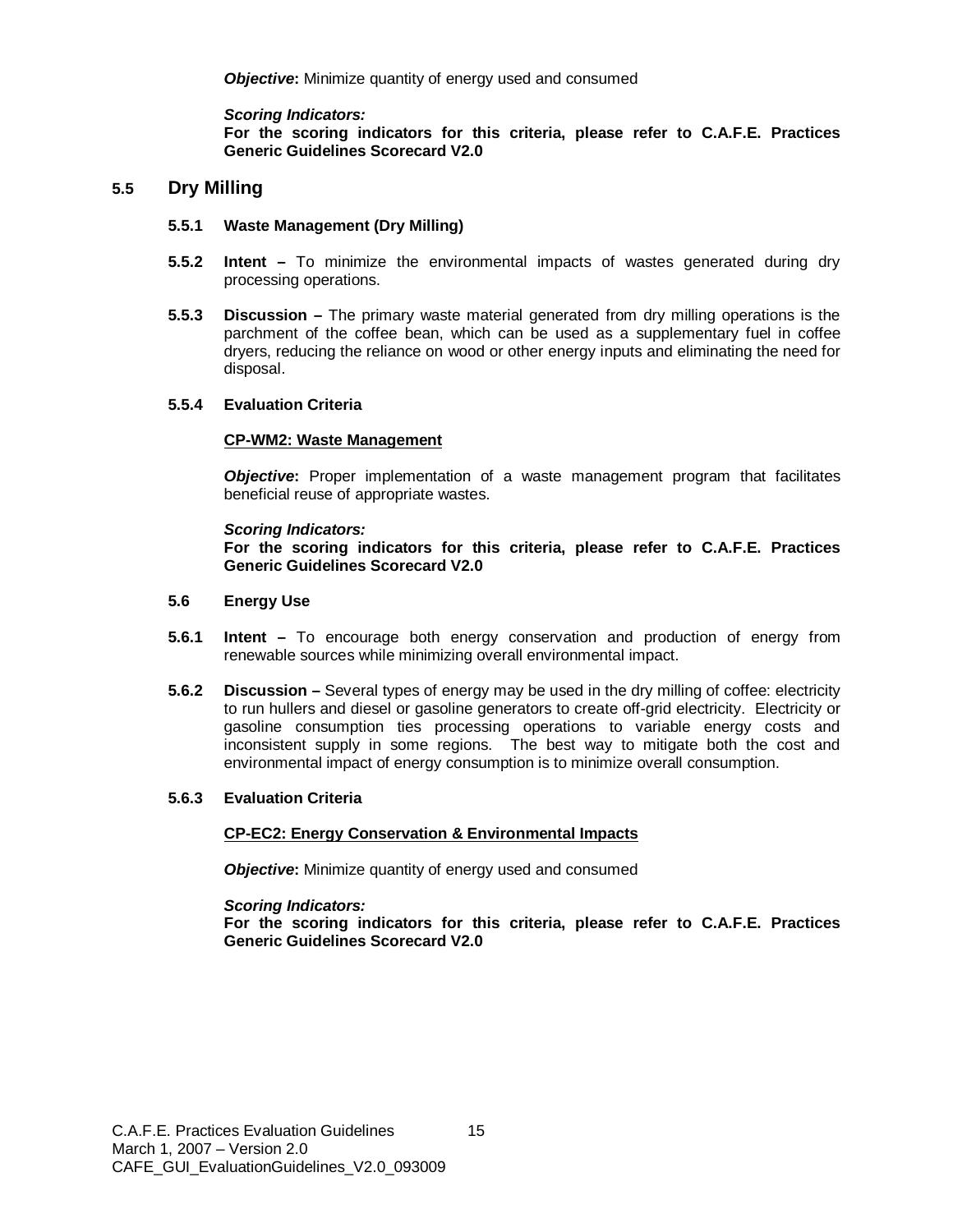# **C.A.F.E. Practices Program Terminology**

C.A.F.E. Practices program terminology needs to be consistent to ensure uniformity of meaning among producers, processors, suppliers, verifiers and other users of the program. Figure 1 below introduces program terminology, followed by the definition of terms used in C.A.F.E. Practices.



- **1.1 Aggregate Score:** The total (summed) score associated with a supplier's scoring profile. Each scoring profile is associated with a unique, defined Supply Network(s). The maximum possible aggregate score is 100 points. A supplier may apply for and receive a scoring profile and aggregate score for more than one unique, defined Supply Chain.
- **1.2 Agrochemicals:** Synthetic substances used to control competition from other organisms (e.g. pesticides and herbicides), and to provide crops with the nutrients necessary to compensate for lack of soil fertility (fertilizers)<sup>[2](#page-15-0)</sup>.
- **1.3 Applicant:** An entity that seeks status under C.A.F.E. Practices. Individual Estates (those operations that feature both growing and processing of coffee in a single entity) and producer associations (operations which feature either pooled resources amongst many producers or a single processing entity collecting coffee from surrounding small farms) may apply directly to C.A.F.E. Practices. Farms which are not part of a vertically integrated operation may not apply directly to C.A.F.E. Practices but can be represented as part of a producer association.
- **1.4 Applicant Supplier:** An entity that directly sells green coffee beans to Starbucks and that is undergoing the verification process for the purpose of receiving a scoring profile relative to the C.A.F.E. Practices Generic Evaluation Guidelines.
- **1.5 Applicant Verifier:** An entity that offers independent auditing and verification services that is undergoing the process of being duly recognized as an Approved Verifier.
- **1.6 Approved Verifier:** An entity that offers independent verification services under C.A.F.E. Practices that has successfully undergone the process of being duly recognized as an Approved Verifier. Such entities appear on the List of Approved Verifiers maintained on the SCS web site.
- **1.7 Areas of high ecological value:** Areas that possess one or more of the following attributes:
	- Contain globally, regionally or nationally significant concentrations of biodiversity;
		- Are in or contain rare, threatened or endangered **ecosystems**;
	- Provide basic services of nature (e.g. watershed protection or erosion control) in critical situations;
	- Are fundamental to meeting the basic needs of local communities (e.g. subsistence or health)
	- Are critical to local communities' traditional cultural identity (areas of significance identified in cooperation with such local communities).
- **1.8 Biological Diversity:** The variability among living organisms from all sources including, interalia, terrestrial, marine and other aquatic ecosystems and the ecological complexes of which they are a part; this includes diversity within species, between species and of ecosystems.
- **1.9 Buffer zones:** In protecting critical ecological areas, the buffer is an area of land (typically comprised of native vegetation) that reduces the impacts of adjacent activities on the critical area.

<span id="page-15-0"></span>C.A.F.E. Practices Evaluation Guidelines 2 Conservation Principles for Coffee Production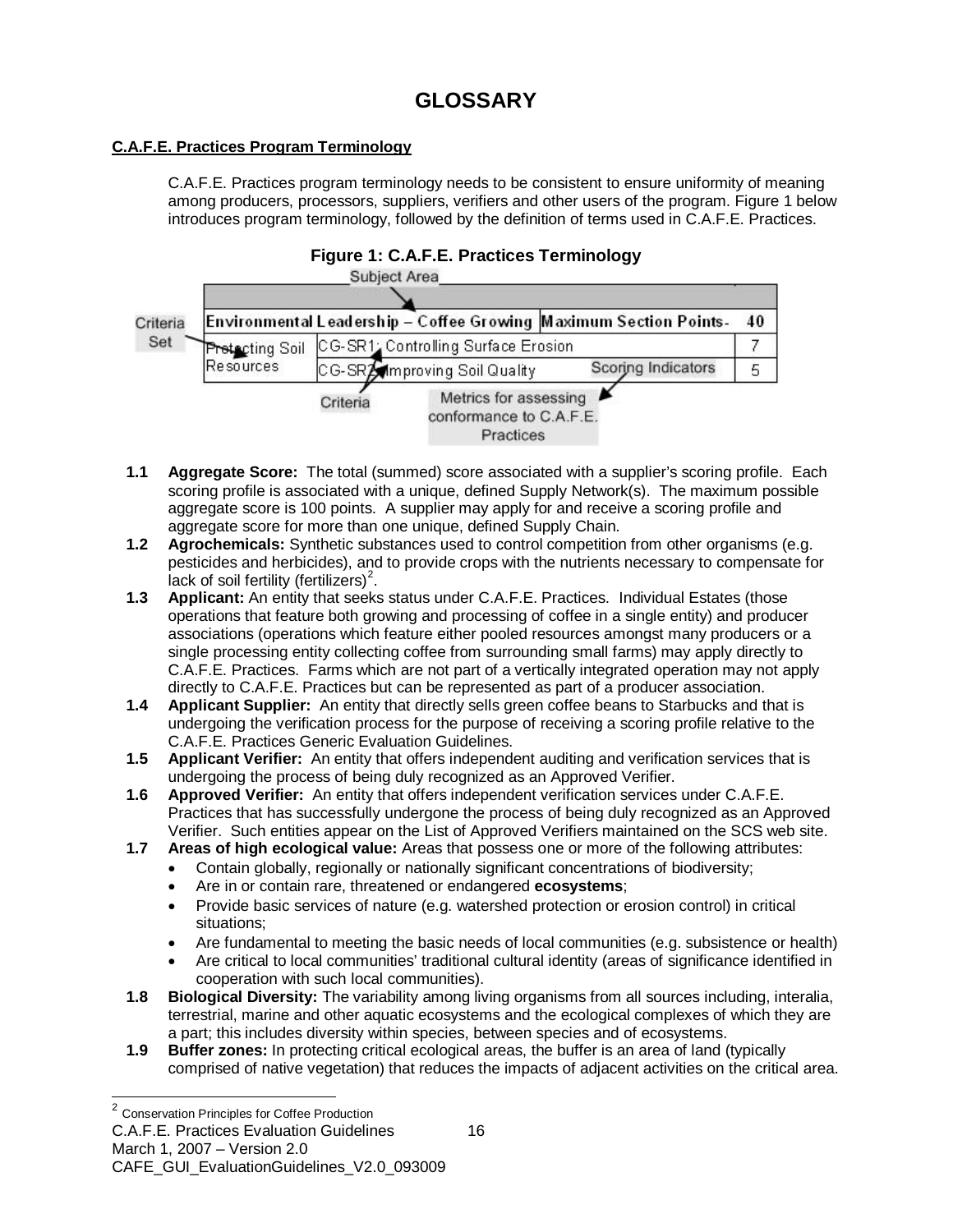- **1.10 Canopy cover:** The multiple stories of foliage in a stand of trees or shrubs, in particular the uppermost continuous layer of branches and foliage.
- **1.11 Chemical Pesticides:** The range of herbicides, insecticides, fungicides, rodenticides, nematicides and hormones that are used in coffee growing.
- **1.12 Cherry:** The fruit of the coffee tree, which contains the coffee bean(s).
- **1.13 Coffee Supply Chain:** The steps and links in the production of green coffee that connect coffee producers to processors to suppliers.
- **1.14 Coffee Supply Network:** Another term for Coffee Supply Chain that underscores the fact that the supply chain associated with any single supplier commonly includes several processors and numerous producers.
- **1.15 Conservation Emphasis Areas:** Defined areas of the farm where conservation of ecological resources is the primary objective. Coffee harvesting is permitted in a conservation emphasis area as long as it does not interfere with conservation goals. In other words coffee can continue to be cultivated as long as the ecological value that is the focus of the conservation emphasis area is maintained.
- **1.16 Criterion:** Specific quality, transparency, environmental or social requirements that form the third hierarchical layer of the C.A.F.E. Practices Generic Evaluation Guidelines
- **1.17 Crop Cultivation:** To till, fertilize, prune, apply herbicide, or undertake other ground disturbing activities related to growing coffee. The practice of simply picking coffee cherries is not considered cultivation.
- **1.18 Desk Audit:** The process of checking the veracity of a verification report in the absence of a field visit.
- **1.19 Dispute Resolution:** The process by which points of contention with the entity being verified are resolved.
- **1.20 Ecological Restoration:** A process of returning ecosystems or habitats to their native structure and species composition.
- **1.21 Ecosystem:** A community of plants, animals, and their physical environments, functioning together as an interdependent unit.
- **1.22 Ecosystem Functions:** The interactions between organisms and the physical environment, such as nutrient cycling, soil development, water budgeting, and flammability. The collective intraspecific and interspecific interactions of the biota, such as primary and secondary production and mutualistic relationships.
- **1.23 Endangered species:** Any species which is in danger of extinction throughout all or a significant portion of its range.
- **1.24 Estate:** An entity that combines both production and processing of coffee cherry.
- **1.25 Farmer Support Center (FSC):** See SCAC.
- **1.26 Fatal Flaw:** criteria where non-conformance results in non-participation in C.A.F.E. Practices.
- **1.27 Field Audit:** The process of checking the veracity of C.A.F.E. Practice verification reports by conducting inspections at the farm, processor and/or supplier level.
- **1.28 Inspector:** An individual who conducts verifications against the C.A.F.E. Practices Generic Evaluation Guidelines for an approved C.A.F.E. Practices Verifier.
- **1.29 Internal Control System:** Monitoring and assistance mechanisms used by a vendor, processor, or association to ensure the small farms that they source coffee from are complying with the C.A.F.E. Practices Generic Evaluation Guidelines.
- **1.30 IUCN red list:** A system designed to determine the relative risk of extinction, and to catalogue and highlight those taxa that are facing a higher risk of global extinction (i.e. those listed as Critically Endangered, Endangered and Vulnerable). Available at<http://www.redlist.org/>
- **1.31 Native Biodiversity:** The number and variety of naturally occurring organisms found within a specified geographic region.
- **1.32 Local laws:** Includes all legal norms given by governmental entities whose jurisdiction is less than the national level, such as departmental and municipal laws, as well as customary norms.
- **1.33 Long-term:** The time-scale manifested by the objectives of the management plan and the commitment to maintain a viable ecological system. The length of time will vary according to ecological conditions, and will be a function of how long it takes a given ecosystem to recover its natural structure and composition following disturbance.
- **1.34 Native species:** A species that occurs naturally in the region.
- **1.35 Natural:** Areas where many of the principal characteristics and key elements of native ecosystems such as complexity, structure and diversity are present.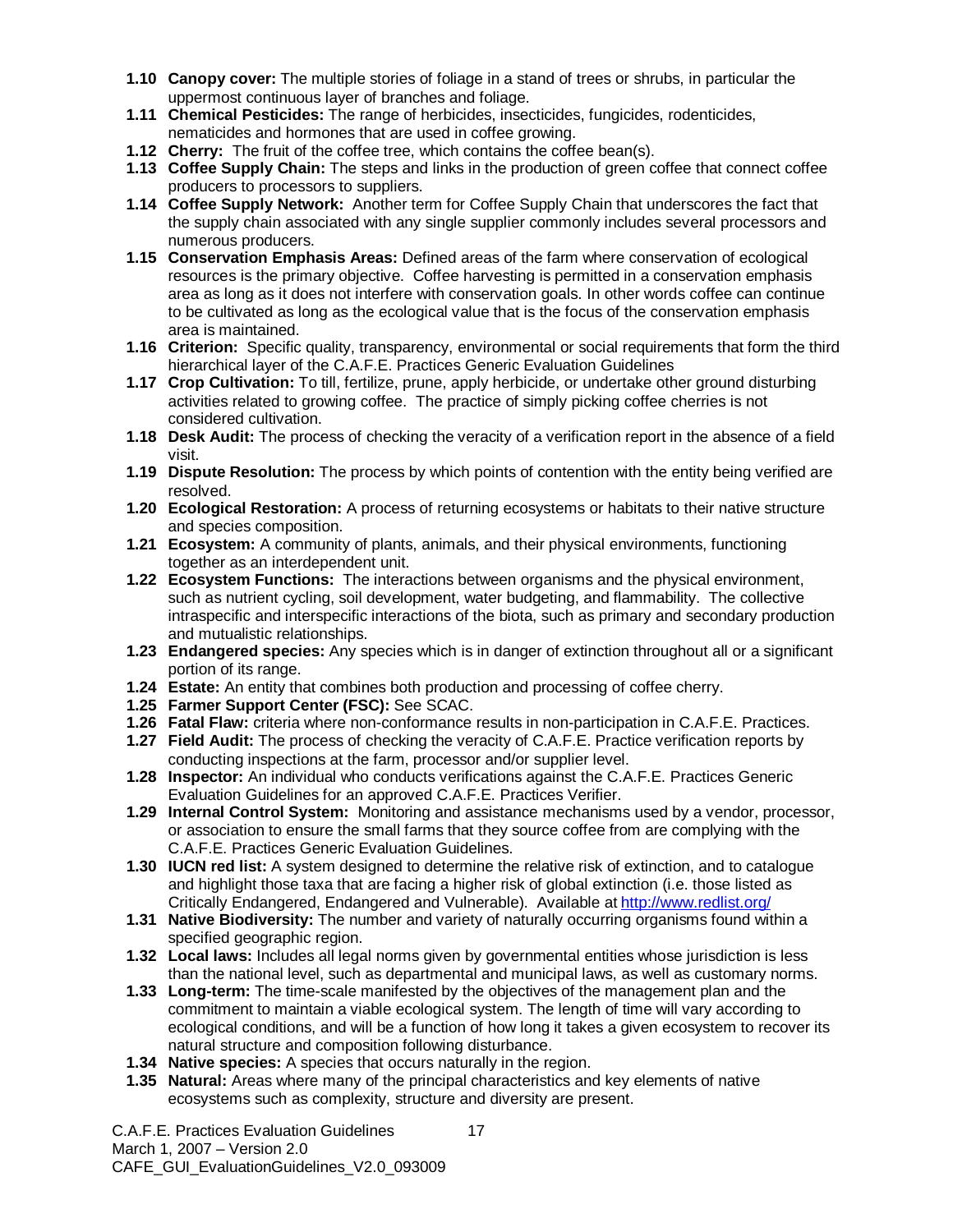- **1.36 Normative Expectation:** The performance levels expected of suppliers, processors and producers that desire to be C.A.F.E. Practices participants. These performance expectations are organized into a set of criteria that address quality, transparency, environmental and social issues. For each criterion found in the C.A.F.E. Practices Generic Evaluation Guidelines, there are a set of bulleted performance descriptors for minimum conformance (generally, 1 point, except in the Social Responsibility Subject Area of the C.A.F.E. Practices Generic Evaluation Guidelines, where minimum conformance is awarded 2 points) and maximum performance (typically, 5 points).
- **1.37 Producer (Farmer):** Farming enterprises that cultivate and grow coffee plants for the purpose of harvesting coffee cherries that are subsequently refined into green coffee sold to Starbucks
- **1.38 Preferred Supplier:** See Section 9.0 for status description and conditions.
- **1.39 Pre-requisite Criteria:** The unscored criteria (performance requirements) as found in the C.A.F.E. Practices Generic Evaluation Guidelines that must be met in order to participate in C.A.F.E. Practices.
- **1.40 Principle:** The middle or second hierarchical level of the C.A.F.E. Practices Generic Evaluation Guidelines that provide elaboration or the Subject Areas. Principles are further elaborated by Criteria.
- **1.41 Processor:** A mill that produces green coffee or parchment from parchment or coffee cherry, using wet or dry processes. No coffee can be sold though C.A.F.E. Practices if there is not a clear chain-of-custody with program participants. Processors cannot be "Suppliers" independent of actual producers.
- **1.42 Producer Support Organization:** An entity that facilitate the collection, processing and/or export of coffee from smallholders.
- **1.43 Program Applicant:** A supplier, processor or grower that has applied to C.A.F.E. Practices, received an Applicant ID number and is in the process of receiving a C.A.F.E. Practices scoring profile assigned by an Approved Verifier.
- **1.44 Program Participant:** A supplier, processor or producer that has received a C.A.F.E. Practices scoring profile (as well as meeting the minimum performance for SR-HP1 and SR-HP4) assigned by an Approved Verifier.
- **1.45 Organic:** An integrated system of farming based on ecological principles, that replenishes and maintains long-term soil fertility by optimizing conditions for biological activity within the soil, rather than through the application of agrochemicals.
- **1.46 Renewable sources of energy:** Any resource that provides energy and is capable of indefinite renewal on a human-based time scale.
- **1.47 Roster of Preferred Suppliers:** A regularly updated list of C.A.F.E. Practices program participants (suppliers, only) that meet the requirements to become Preferred Suppliers (see definition, above.) SCTC's purchasing decisions will afford preference to Preferred Suppliers
- **1.48 Starbucks Coffee Agronomy Company (SCAC) also known as the Farmer Support Center (FSC).** SCAC administers C.A.F.E. Practices, including processing supplier applications and verification reports. SCAC also provides technical support and training that promotes high quality coffee for the future.
- **1.49 Scoping:** The process of assessing supply chain for feasibility of conducting verification activities prior to undertaking verifications.
- **1.50 Score:** The numerical index demonstrating the degree of conformance to any of the scored criteria found within the C.A.F.E. Practices Generic Evaluation Guidelines
- **1.51 SCTC:** Starbucks Coffee Trading Company. Operating out of Lausanne, Switzerland, SCTC is responsible for purchasing coffee and ensuring quality for Starbucks.
- **1.52 Self-Assessment Checklist:** Part of the Self-Assessment Handbook whereby a supplier can see which components of production require evaluation under C.A.F.E. Practices.
- **1.53 Self-Evaluation Handbook:** A tool for suppliers to evaluate their own performance within C.A.F.E. Practices. Used in advance of a verification visit in order to help prepare necessary documentation as well as to indicate to the supplier how the supplier might perform under verification. The handbook clearly outlines the C.A.F.E. Practices Guidelines, how C.A.F.E. Practices is scored and how scoring indicators will be evaluated by a verifier.
- **1.54 Shadow Audit:** The process of evaluating verifier performance by having auditors accompany verifiers during the course of a verification.
- **1.55 Smallholder:** any farm of less than twelve hectares.